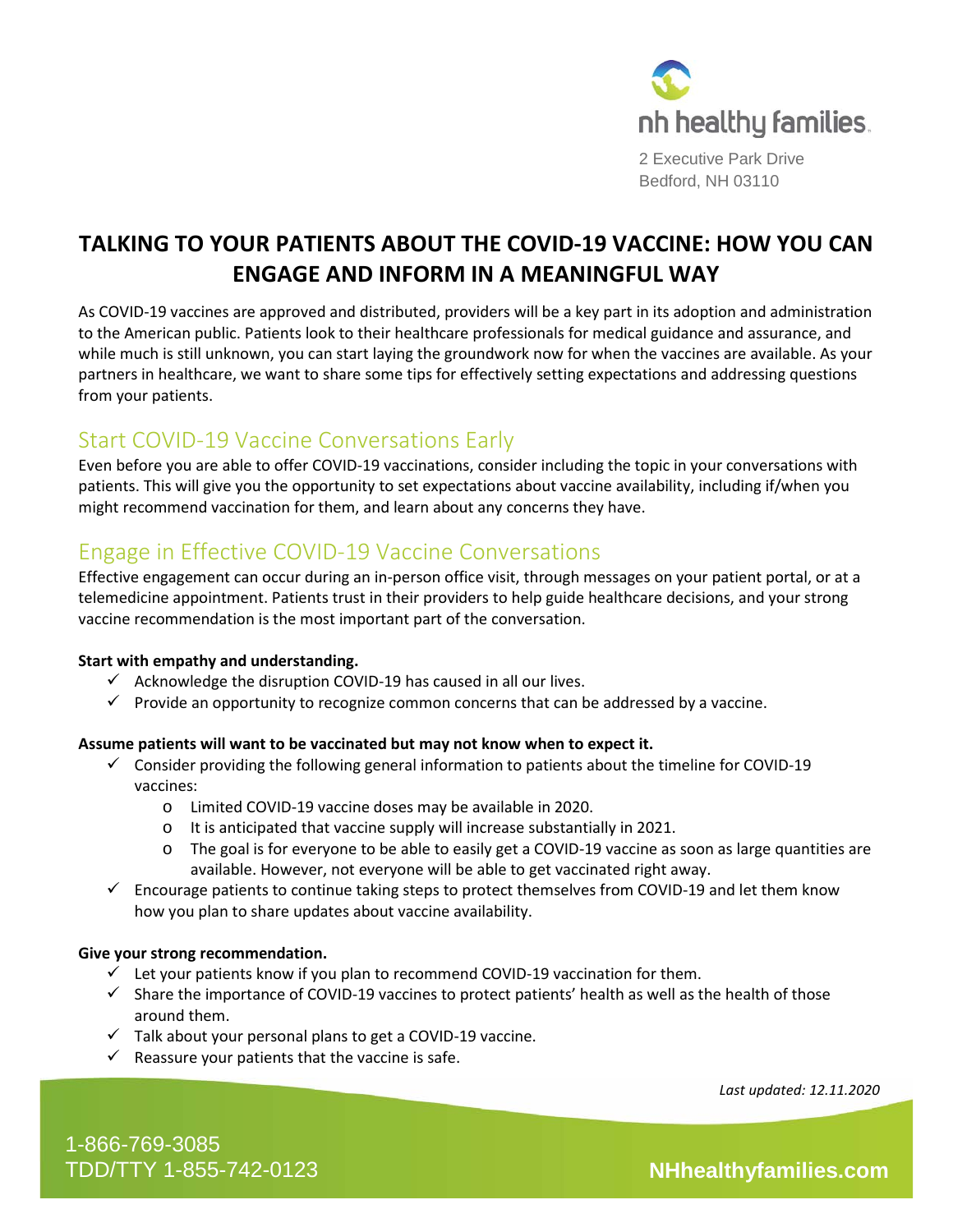#### **Listen to and respond to questions.**

- $\checkmark$  If a patient has concerns or questions, this doesn't mean they won't accept a COVID-19 vaccine. Sometimes patients want *your* answers to their questions.
- $\checkmark$  Your willingness to listen to their concerns will play a major role in building trust in you and your recommendation. Make it clear that you understand they have questions, and that you want to answer them, so they feel confident in choosing to get vaccinated.
- $\checkmark$  Seek to understand patient/caregiver concerns and provide information they need in a way they can understand it (see Q&A below).

#### **Keep the conversation open.**

- $\checkmark$  After answering their questions, let your patients know that you are open to continuing the conversation and answering any additional questions they may have.
- $\checkmark$  Encourage patients to take at least one action like:
	- o Scheduling another appointment.
	- o Reading any additional information you provide them about COVID-19 vaccination.
	- o Encourage others to get their COVID-19 vaccine when available.
- $\checkmark$  Continue to remind patients about the importance of getting a COVID-19 vaccine during future routine visits.

## Answering Patient Questions about the Vaccine

Your patients will likely have a lot of questions about the vaccine, and as their healthcare provider, they will turn to you for answers.

#### **Q: Can I make an appointment with you to be vaccinated? If not, why? Do I have to go to a pharmacy to receive the vaccine?**

**A:** Pharmacies are generally the most convenient locations to individuals and they also have great expertise in administering vaccines. While many providers anticipate to have the vaccine in their office later on, for now we recommend patients visit their local pharmacy. The website [www.vaccinefinder.org](http://www.vaccinefinder.org/) can help them locate the closest location with current inventory.

#### **Q: Why are some people getting the vaccine before others? Why can't I get mine yet?**

**A:** Initially, there will be a limited number of vaccines available. Because of the limited supply, some groups are recommended to get the vaccine first:

- Phase 1A will include residents and employees of nursing homes and long-term care facilities. They are recommended to get the vaccine first, as they are deemed highly vulnerable. Long-term care facilities account for a high percentage of the deaths from COVID-19 (40%).
- Additional phases are being developed by federal and state governments. This will address firstresponders, essential workers, older adults and people more at risk for either contracting the virus or becoming seriously ill with the virus.

#### **Q: How do we really know if COVID-19 vaccines are safe?**

**A:** The Food and Drug Administration (FDA) carefully reviews all safety data from clinical trials. It only authorizes emergency vaccine use when the expected vaccine benefits outweigh potential risks.

• The Advisory Committee on Immunization Practices (ACIP) reviews all safety data before recommending any COVID-19 vaccine for use.

*Last updated: 12.11.2020*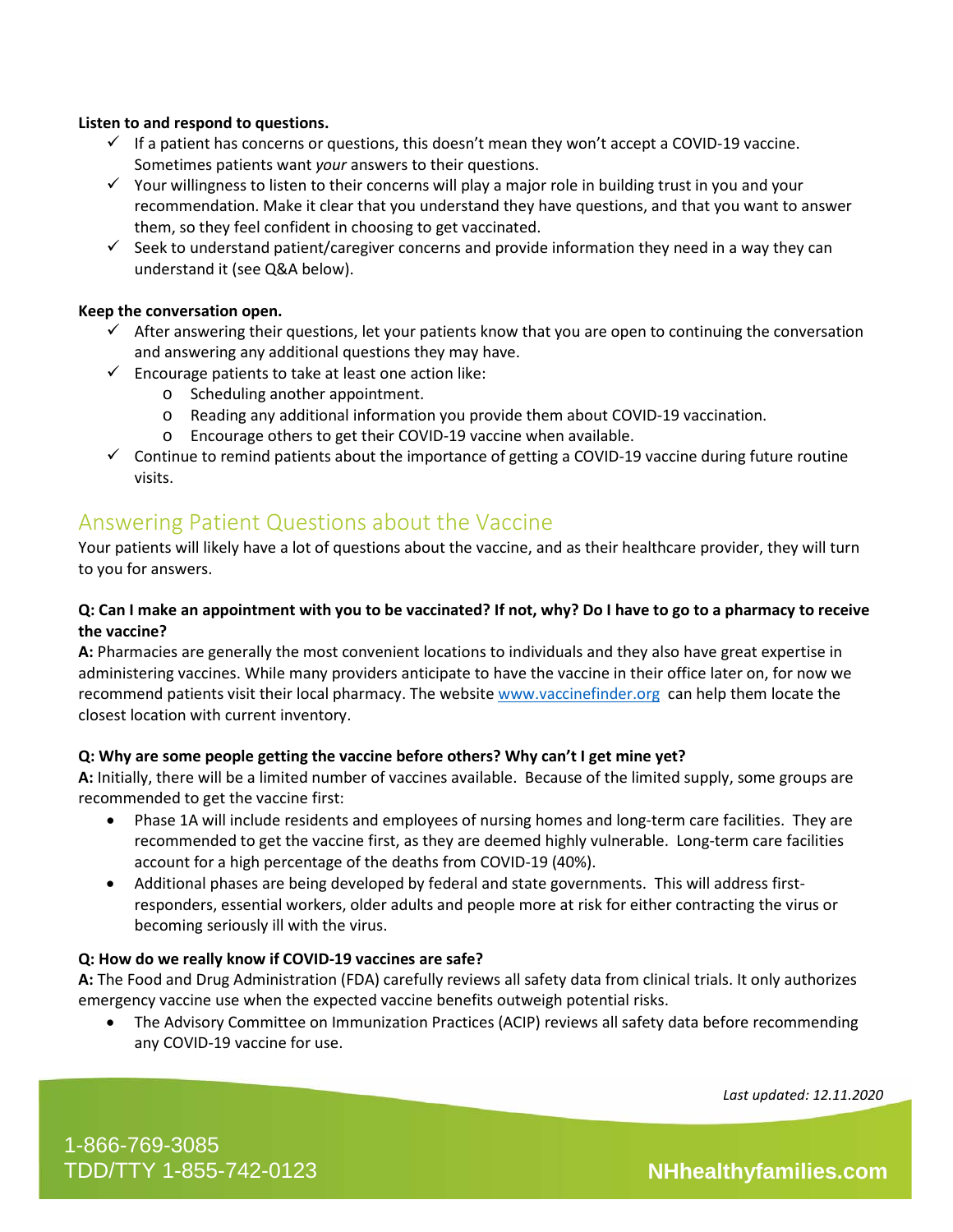• FDA and CDC will continue to monitor the safety of COVID-19 vaccines to make sure even very rare side effects are identified.

### **Q: Is the vaccine that helpful? I heard getting COVID-19 gives you better and longer immunity than the protection a vaccine can give. Can it actually make my illness worse if I do end up getting COVID-19?**

**A:** Explain the potential serious risk COVID-19 infection poses to them and their loved ones if they get the illness or spread it to others.

- Remind them of the potential for long-term health issues after recovery from COVID-19 disease, especially for those who have chronic conditions, are older, or have weakened immune systems.
- Explain that scientists are still learning more about the virus that causes COVID-19. And it is not known whether getting COVID-19 disease will protect everyone against getting it again, or, if it does, how long that protection might last. Therefore getting a vaccine is a safer choice.
- Some vaccines are more effective than the natural illness; it is not clear whether natural illness or vaccination will provide more effective immunity in this case.
- Early information indicates that COVID-19 vaccination may reduce the severity of illness, as well as the incidence of illness. As we learn more about the efficacy of the vaccine, we will also learn more about potential long-term protection it may bring.
- Describe how the vaccine was tested in large clinical trials and what is currently known about its safety and effectiveness.
- Be transparent that the vaccine is not a perfect fix. Patients will still need to practice other precautions like wearing a mask, social distancing, handwashing and other hygiene measures until public health officials say otherwise.

## **Q: I heard I need 2 vaccines. Why? I don't want to come back for a second vaccine.**

**A:** Two vaccines are needed to provide the best protection against COVID-19.

- The first vaccine primes the immune system and helps recognize the virus. The second vaccine strengthens the immune response.
- The two doses are given a few weeks apart (e.g. 21 or 28 days depending on vaccine type). Explain the dosing options available in your office and advise the patient that they can set up an appointment before they leave to come back for a second dose.
- Provide members with a vaccination record card to ensure that they know when they received their first vaccine, what type of vaccine they received, and when they need to come back and receive their second vaccine.
- Direct them to their insurance health plan to set up non-emergency transportation, if applicable.

## **Q: Will the shot hurt? Can it cause you to get sick? I don't want to get the vaccine because it will give me COVID.**

**A:** List the most common side effects from vaccination are and how severe they may be (e.g. fever, headache, body aches, cold symptoms). Emphasize that a fever could be a potential side effect and when to seek medical care.

- Symptoms will typically go away on their own within a week. Let them know when they should seek medical care if their symptoms don't go away.
- Explain that the vaccine cannot give someone COVID-19 as the vaccine does not contain a live coronavirus.
- Explain that side effects are a sign that the immune system is effectively working.

*Last updated: 12.11.2020*